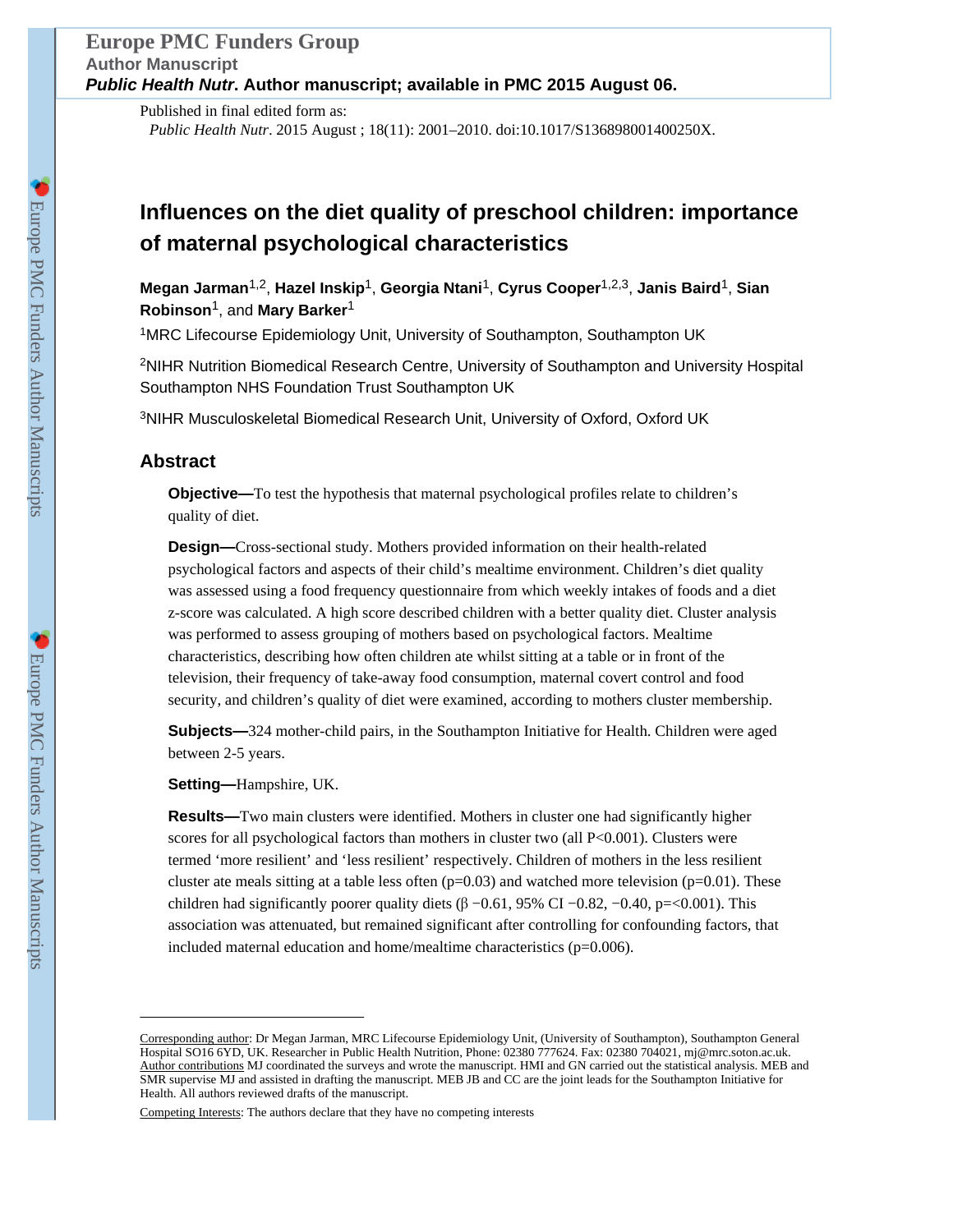**Conclusion—**This study suggests that mothers should be offered psychological support as part of interventions to improve children's quality of diet.

#### **Keywords**

Maternal self-efficacy; preschool; diet; cluster analysis; mealtime environment

# **Background**

Population studies from around the world have shown that there are inequalities in the quality of young children's diets, with children from more disadvantaged families tending to have the poorest quality diets.<sup>(1-4)</sup> Establishing a good quality diet in early life is important for optimal growth and development as well as for long-term health. A good quality diet is typically characterised by high intakes of unprocessed, micronutrient-dense foods (e.g. fruit, vegetables and whole-grains), and conversely a poor quality diet is typically characterised by high intakes of highly processed foods and foods high in fat, salt or sugar (e.g. potato chips, white-bread and soft drinks). $(1)$ 

To intervene to influence the quality of young children's diets requires an understanding of the determinants of food choice at this age. The association between children's quality of diet and socioeconomic factors is well established,  $(1-4)$  but in addition, influences within the child's immediate environment and a number of maternal, child, mealtime and home environmental characteristics appear to be important. The home food environment has been studied extensively with no consistent definitions of the concept. Rosencranz *et al* addressed this by developing a comprehensive framework of the factors included in the home food environment<sup> $(5)$ </sup>. They showed the home food environment is a global term which could include many factors. Our study focused on the child's physical mealtime environment, which Rosencranz describes as 'family eating patterns'. This includes whether children were sat at a table or in front of the television to eat their meals, and how often meals consist of take-away food. In addition household food security is an important factor in the model of the home food environment. All of these factors have been shown to be associated with preschool children's quality of diet. For example, children who consume meals whilst sitting at the table and with other family members present are more likely to have better quality diets<sup>(6;7)</sup> whereas children who eat their meals in front of the television and who live in a food-insecure household, have been shown to have diets of poorer quality  $(8.9)$ . In addition maternal factors such as educational attainment<sup>(2)</sup> and the way in which a mother exercises control over her child's diet, <sup>(10)</sup> have also been identified as influences on children's diet quality. These factors are often interrelated, however, and there have been some studies that have considered multiple characteristics of the mother and home/mealtime environment and how, in combination, they influence the quality of young children's diets.

One such study assessed how aspects of the home mealtime environment and parental feeding practices influenced preschool children's dietary patterns. They reported that children who were allowed to consume meals in front of the television, did not eat in the company of their parents and were in households which purchased more take-away food were more likely to have a poorer quality of diet. In addition, children whose parents used food as a reward and who did not restrict access to foods were also likely to have poorer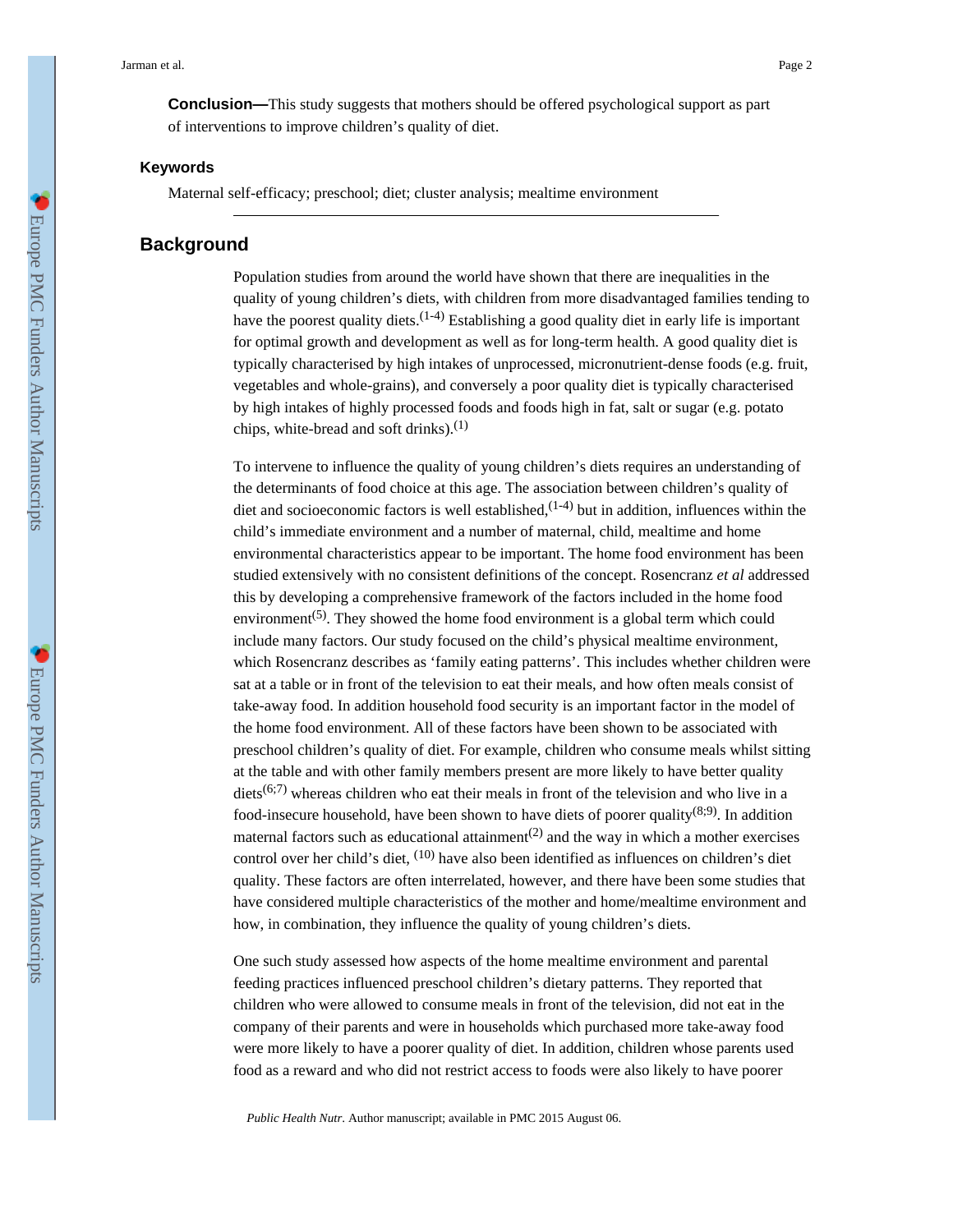quality diets.<sup>(11)</sup> A more recent, comprehensive study, that considered the interplay between some parental and home environmental factors, suggested that parents cluster into groups according to aspects of their diet-related parenting practices (e.g. whether parents have rules about, or model, fruit, snack and sugar-sweetened beverage intake), and their food environment such as availability, accessibility and visibility of more and less healthy foods.(12) These clusters were associated with child's fruit, snack and sugar-sweetened beverage intake. For example parents in the 'high visibility and accessibility of unhealthy foods' cluster were likely to have children who consumed more unhealthy and fewer healthier foods, while the reverse was seen in children whose parents were in the 'low availability of unhealthy foods' cluster.<sup> $(12)$ </sup> This study implied that some maternal characteristics, the home and mealtime environments and parental feeding practices may work in combination to determine children's quality of diet.

To date there has been little consideration of the role of individual psychological characteristics of parents and how they shape the home food environment of young children or their quality of diet. Maternal psychological factors are known to be important determinants of the food choices a woman makes for herself. Bandura's social cognitive theory of the socio-environment and personal determinants of health behaviours holds selfefficacy as a central construct. Self-efficacy describes an individual's belief in their ability to carry out a behaviour and has been shown to be an important predictor of women's quality of diet  $(13)$ . In addition factors such as perceived control over life, food involvement (which indicates the importance someone places on food) and well-being<sup> $(14;15)$ </sup> have been shown to be associated with quality of diet in women which in turn is known to be an important influence over the way that they feed their children.<sup> $(16-18)$ </sup> These psychological factors are also known to be highly correlated with one another. Perceptions of control in some senses overlap with self-efficacy,<sup>(19)</sup> and self-efficacy underlies a sense of wellbeing<sup>(20)</sup>. A small number of studies have considered individual maternal psychological factors in relation to child's diet. One such study has shown a direct association between mother's level of food involvement and child's quality of diet, demonstrating that mothers with lower levels of food involvement have children who consume fewer fruits and vegetables.<sup>(21)</sup> Another study has reported that mothers with higher levels of negative affect (lower well-being) tended to feed their children a diet higher in low micronutrient, energydense foods such as chips, cakes and sugar-sweetened soft drinks.<sup>(22)</sup>

To date, however, there has been little exploration of the interrelation between maternal psychological characteristics, young children's mealtime environment, and their combined impact on young children's quality of diet. Based on the known relationships between maternal psychological characteristics and food choice in women it is hypothesised that mothers, who feel more in control of life and have higher levels of self-efficacy, well-being and food involvement, will manage their children's mealtime environments more favourable, and have children with better quality of diet.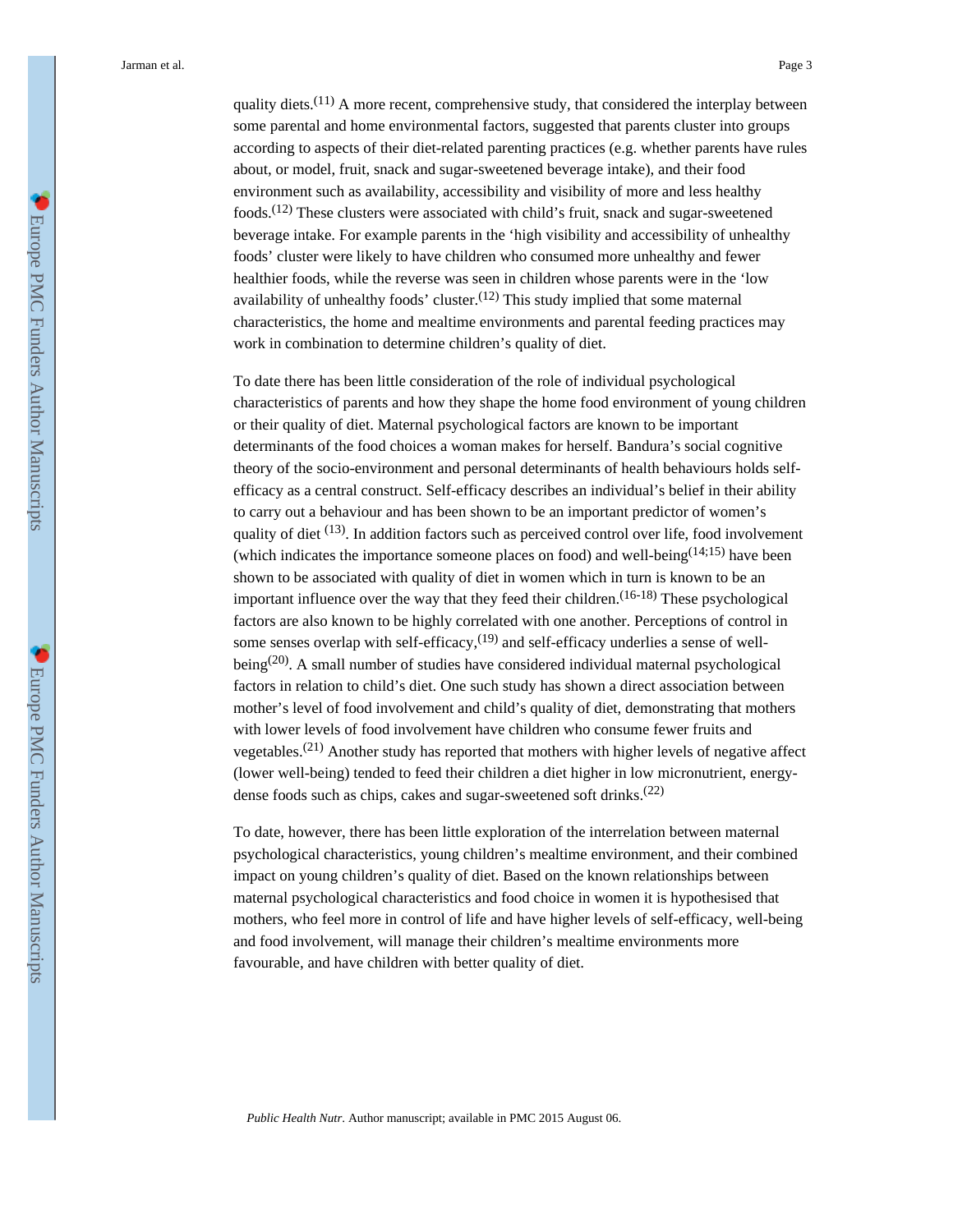# **Methods**

#### **Participants**

Participants were a sub-sample of women enrolled in a larger study, the Southampton Initiative for Health  $(SIH)$ ,<sup>(23)</sup> who had a child aged between two and five years old. The SIH was a community-based intervention study which aimed to improve the diets and lifestyles of women of child-bearing age. This sub-study aimed to examine the relationship between nutrition behaviours in mothers and their young children.

## **Procedure**

Between January and July 2009, 1022 women attending Sure Start Children's Centres in Southampton, Gosport and Havant, towns on the south coast of the UK, were recruited to the SIH study, representing 96% of those who were approached. Women were asked if they would be willing to provide information about their own diet and health-related behaviours, 973 women who completed the baseline study agreed to be contacted again. Details of the procedures used in this study have been published elsewhere.<sup> $(23)$ </sup> Of these 973 women, 572 (59%) had a child between the ages of two and five years and were contacted again via telephone between December 2009 and May 2010 and invited to take part in the sub-study. Over 60% (n=348) mothers agreed to take part and completed the sub-study. If the mother had two eligible children, she was asked about the younger child. Information was collected during telephone interviews by trained fieldworkers who adhered to a strict study protocol. At the beginning of the phone call, the interviewer read out a participant information sheet and answered any questions that arose. Verbal consent to take part in the study was obtained over the telephone. This study was conducted according to the guidelines laid down in the Declaration of Helsinki and all procedures involving human participants were approved by [removed for blinding purposes].

### **Materials**

The validated scales included in the questionnaires to assess general and specific selfefficacy, perceived control, food involvement, well-being, overt and covert control, food security and screen-time are detailed in Table 1.

## **Development of the FFQ**

A short food frequency questionnaire was developed for this study based on data collected from 1640 children aged 3 years who were part of the Southampton Women's Survey (SWS), a birth cohort study. Diets of children in the SWS were assessed using an interviewer administered 80-item FFQ<sup>(1)</sup>. In a principal component analysis, the primary dietary pattern amongst these children was characterised by frequent consumption of fruit, vegetables and wholemeal bread and infrequent consumption of potato chips, crisps, sweets and soft-drinks. This pattern was labelled 'prudent'. A prudent dietary pattern score was calculated for each child using the component coefficients and reported frequencies of consumption. Prudent diet scores indicate compliance with the prudent pattern, and were used as an indicator of the children's diet quality<sup>(1)</sup>. We have previously shown that a short FFQ that includes the 20 foods that characterise the prudent dietary pattern can be used to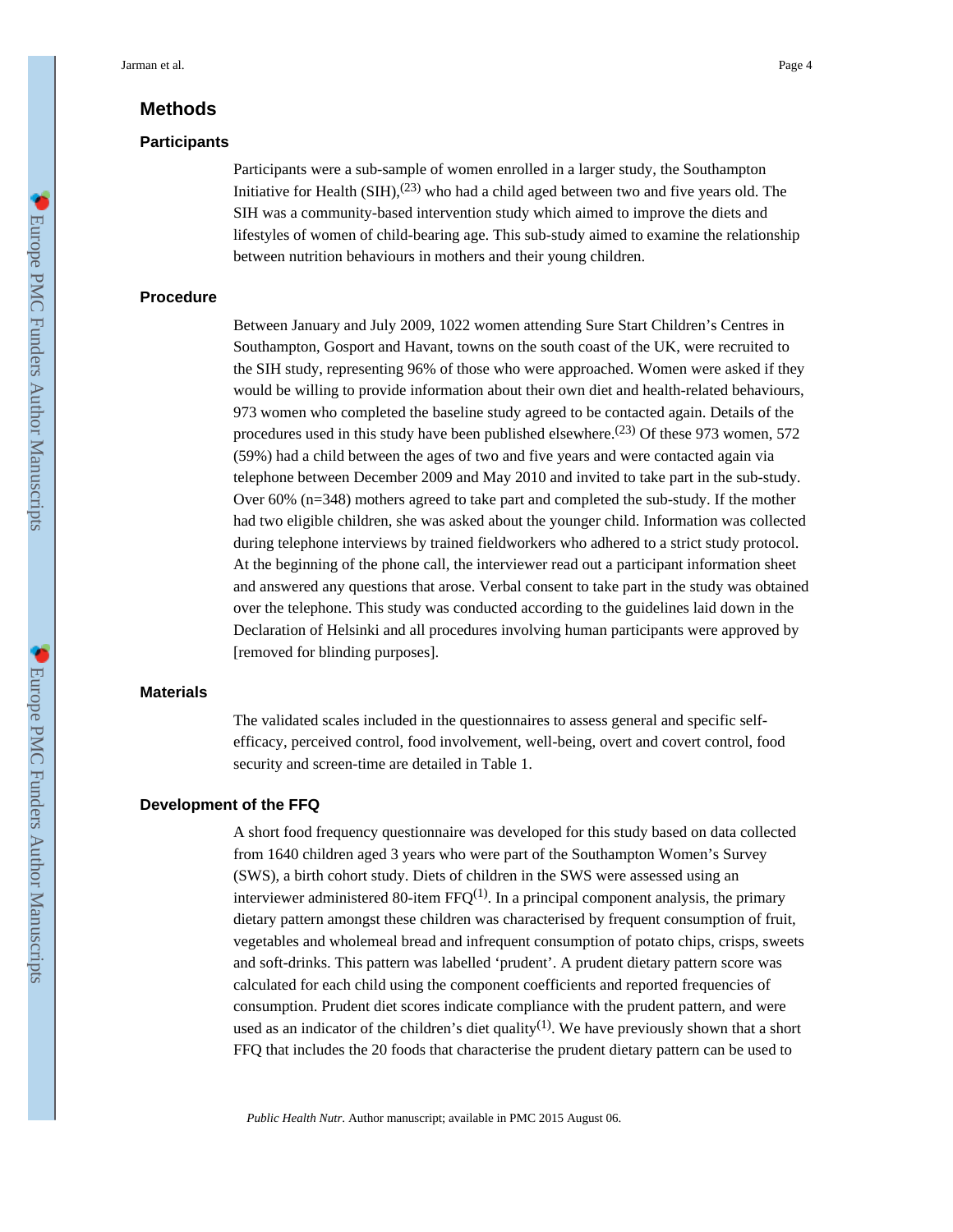assess this dietary pattern in young women, and that prudent pattern scores for short and long FFQs are highly correlated.<sup> $(24)$ </sup> Furthermore comparable positive associations between prudent diet scores defined using the short and long FFQs were found with a blood biomarker (red cell folate). In the present study, the 20 foods which had the greatest influence on the prudent diet pattern at 3 years in the SWS were used to construct a short FFQ to assess diet quality in young children. To evaluate the ability of the short 20-item FFQ used in the present study to rank children according to their compliance with the prudent diet pattern, a pilot study was carried out in which the diets of 45 preschool children were assessed using both the long 80-item FFQ and the shorter 20-item FFQ. The assessments were separated by between 12 and 20 weeks. Prudent diet scores from the full and short FFQs were found to be highly correlated (*r*=0.68, p=<0.001).

## **Assessment of children's diet quality**

Children's quality of diet was assessed using the short FFQ administered to the mother, to report how often in the last three months her child had consumed 20 food and drink items. Responses were 'never'; 'less than once per month'; '1-3 times per month'; 'between 1-7 times per week' or 'more than once per day. If any food or drink items were consumed more than once per day then the number of times was recorded. A prudent diet score was calculated for each child by taking the sum of the PCA coefficients multiplied by the reported frequency of consumption for each of the 20 food items. Scores were standardised and expressed at z-scores such that they have a mean of zero and a standard deviation of one.

#### **Home and mealtime environment**

The mealtime environment was assessed using tools developed in previous studies. Mothers were asked how often in the last three months her child had: 'eaten an evening meal with the family?' and 'eaten meals whilst the television was on?'<sup>(6)</sup>; 'eaten take away food, including fish and chips?'<sup>(25)</sup> and 'eaten whilst sat at a table?'<sup>(9)</sup> The response were 'never', 'less than once per month', 'once every two weeks', '1-2 times per week', '3-6 times per week', 'once per day,' 'more than once per day'. Responses were coded from 0 to 6.

Information on mother's diet, educational attainment, employment, age, number of children and clothing size was also collected. A UK clothing size of 16 or smaller is associated with lower odds of developing cardiovascular risk factors such as hypertension or diabetes type  $two.<sup>(26)</sup>$ 

#### **Statistical analysis**

Statistical analysis was carried out using Stata version  $12^{(27)}$ . A Spearman rank correlation matrix was used to assess the relationships between the maternal psychological variables and children's quality of diet. Cluster analysis was performed on the psychological variables (general control, well-being, general self-efficacy, self-efficacy for healthy eating and food involvement) using Wards linkage to generate initial clusters. The resulting dendrogram from this hierarchical procedure was used to determine the number of clusters. Following this K-means analysis based on squared Eucilidean distances, was used as a further iterative process, as recommended by Milligan and Cooper<sup>(28)</sup>. Child's median weekly food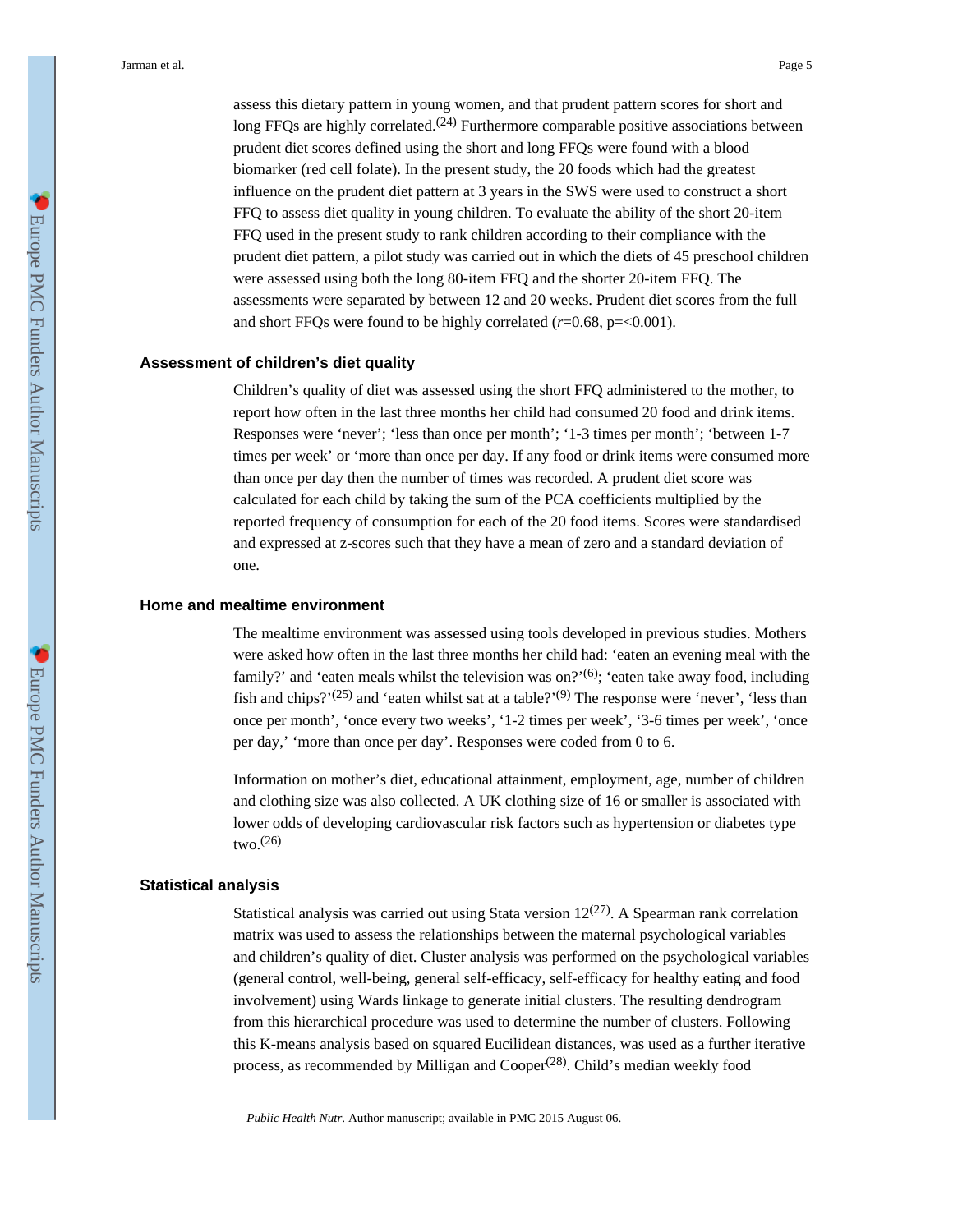consumption according to mother's cluster membership was assessed using the median test for difference. Differences in characteristics according to cluster membership were assessed using Chi square statistics for categorical data and t-tests for parametric continuous variables. Univariate- and multivariate linear regression models were used to assess the relationships between cluster membership and children's quality of diet.

# **Results**

## **Characteristics of mothers and children**

Complete data were available on 324 mothers and children. Table 2 describes the child, maternal and home/mealtime characteristics of the 324 mother-child pairs. Due to small numbers some categories were collapsed in the variables food security and mealtime environment. Families in this study came from a range of backgrounds; 38% of mothers had a low educational attainment (General Certificate of Secondary Education (GCSE) or lower) and 17% of the households were classed as food insecure/hungry. The majority (85%) of mothers reported wearing clothes which were UK size 16 (European size 44, American size 12) or smaller.

### **Cluster analysis**

The dendrogram resulting from the cluster analysis is included as a supplement to this paper; from this two distinct clusters were identified. Mothers in Cluster 1 tended to have higher scores for all of the psychological variables compared to those in Cluster 2 (all  $P = 0.001$ , data not shown) showing that mothers in Cluster 1 tend to have higher levels of selfefficacy, perceived control, well-being and food involvement. Figure 1 displays the percentage of mothers in each cluster with scores on the psychological assessments above the median. There are clear differences between mothers in each cluster. For example, 79% of those in Cluster 1 had a well-being score above the median compared with only 7% of those in Cluster 2. Therefore Cluster 1 was termed 'more resilient' and Cluster 2 was termed 'less resilient'. Resilience is a psychological concept from personality theory and refers to a person's ability to respond and adapt effectively to challenges and adversity<sup>(29)</sup>.

Differences in maternal and home/mealtime characteristics according to mother's cluster membership were explored. Mothers who were in the less resilient cluster tended to be of lower educational attainment  $(P=<0.001)$  and to have more children  $(P=<0.03)$ ; in addition they were more likely to live in a food insecure household  $(P=<0.001)$ . In terms of how they shaped their children's eating environment, mothers in the less resilient cluster were less likely to use a covert style of feeding practice to control their children's diet (P=0.002) and their children ate meals while sitting at a table less often (P=0.03) and were more likely to consume take away foods  $(P=0.05)$ . Their children were also more likely to spend more hours in front of a screen (P=0.01).

#### **Association with child's quality of diet**

Children of mothers in the less resilient cluster tended to consume fewer weekly portions of fruit, vegetables, and less water and more crisps, confectionary, white bread and low calorie soft drinks (all differences  $p = 0.05$ ), than children with mothers in the more resilient cluster.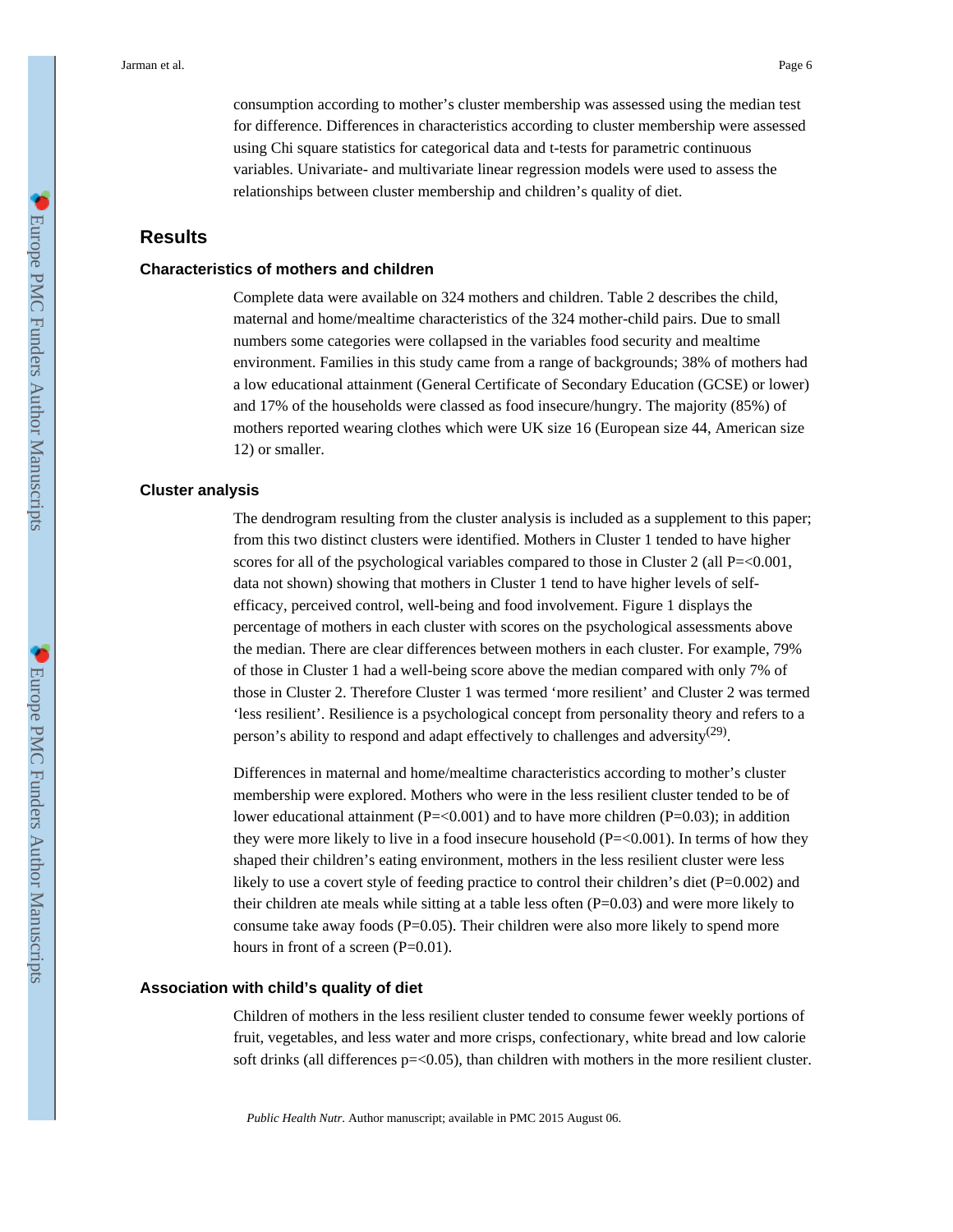A univariate analysis showed that children of mothers in the less resilient cluster tended to have a poorer quality diet than those with mothers in the more resilient cluster. Being in the less resilient cluster was associated with a reduction in child's diet quality score of 0.61SD (95% CI −0.82, −0.40, p=<0.001). The association between cluster membership and child's prudent diet score is displayed in Figure 2. The association was attenuated but remained significant even after controlling for the maternal and mealtime environmental factors. The adjusted model is displayed in Table 3. This shows that, even after taking account of the effects of mealtime characteristics and maternal education, being a child of a mother in the less resilient cluster was associated with a reduction in diet quality score of 0.29SD.

# **Discussion**

This study has demonstrated that mothers of preschool children cluster according to certain psychological characteristics. Mothers were classified into one of two clusters which were termed 'more resilient' and 'less resilient'. Those in the less resilient cluster felt less in control of their life, less able to overcome challenges both in general life and those specific to eating a healthy diet, had lower levels of well-being and did not give food a high priority. The reverse was true for those in the more resilient cluster. In addition, the cluster to which mothers belonged was associated with differences in mealtime environment and quality of their children's diets. Mothers in the less resilient cluster were less likely to use covert techniques to control their children's diet, such as limiting exposure to undesirable foods, and to encourage their children to eat meals while sitting at a table. Their children were also more likely to consume take-away foods and spend more time in front of a screen. Importantly, our study demonstrated that children with mothers in the less resilient cluster were more likely to have a poorer quality of diet and to consume more crisps, chocolate/ sweets, white bread and low-calorie soft drinks as well as fewer vegetables, water and fruit.

A psychological perspective suggests that resilience is aligned with positive affect and longterm well-being, and a coping disposition<sup>(30)</sup>. We speculate that self-efficacy and sense of control may be indicators of a coping disposition, based on the fact that people who are more resilient tend also to adopt a more positive profile of health behaviours and have better health outcomes.<sup>(31)</sup> Labelling the clusters of women as more or less resilient seemed to reflect the essential differences between them.

Whilst, to our knowledge, this is the first study to have grouped mothers in this way, it was unsurprising to find that the psychological factors were interrelated. Our previous work has demonstrated associations between levels of perceived control, self-efficacy, and food involvement,<sup>(13)</sup> and between food involvement and well-being<sup>(15)</sup> in young women. In the present study, mothers in the less resilient cluster were more likely to have lower levels of education, and to have more children at home. These findings are consistent with the literature which has shown that women with lower levels of education tended to have lower levels of control,<sup>(32)</sup> self-efficacy,<sup>(33)</sup> well-being and food involvement.<sup>(15)</sup>

Mothers in different clusters were also likely to manage their child's mealtime environment differently, which in turn was associated with children's diet quality. Our findings are consistent with those of other studies.  $(22,34)$  Those which have considered individual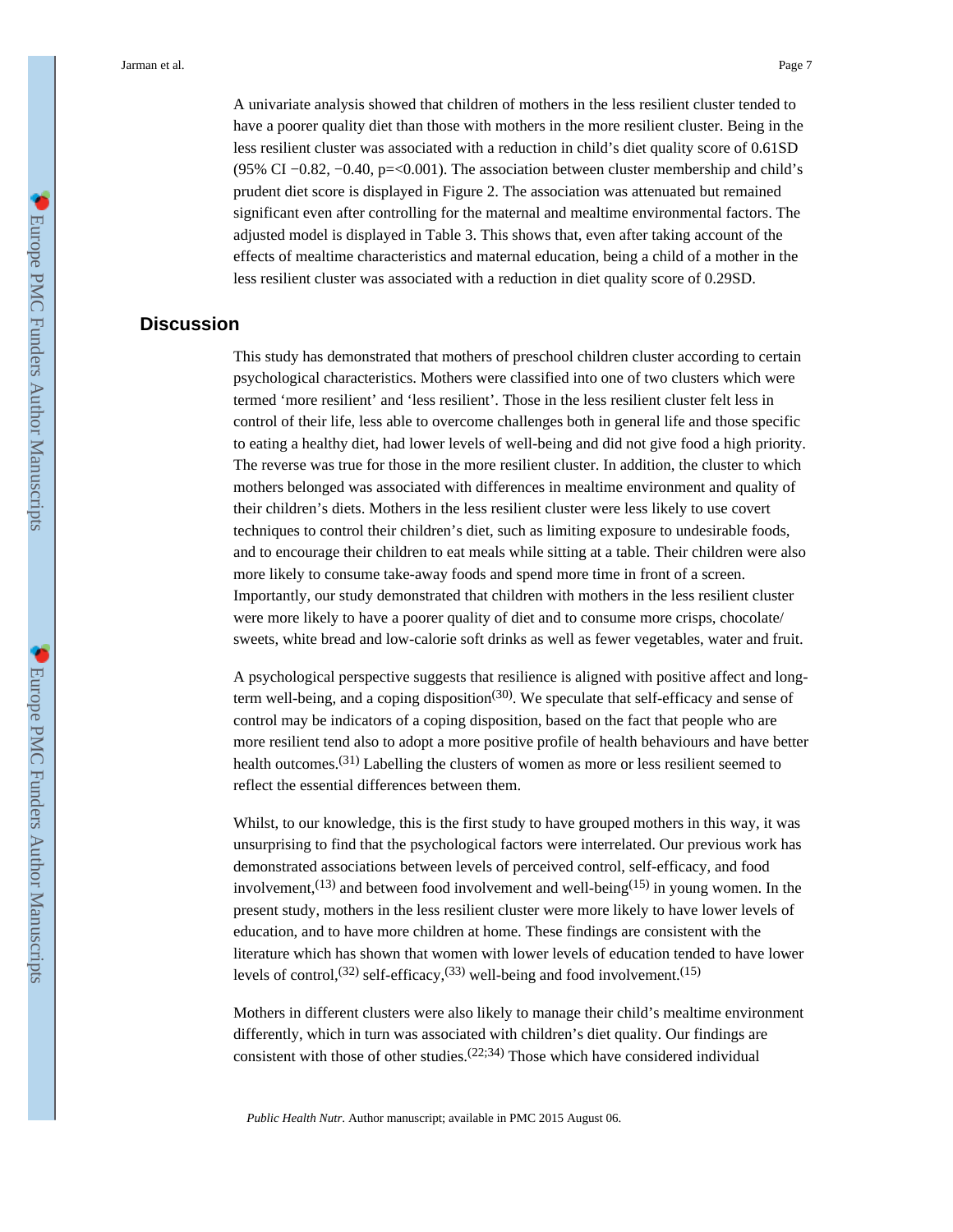psychological factors have suggested that people with lower levels of well-being may be more likely to give up trying new behaviours if faced with conflict.<sup>(34)</sup> Therefore it is possible that mothers in the less resilient cluster felt less able to control their child's mealtime environment if, in the past, this has resulted in conflict with their children. Another study found that mothers who had higher levels of negative affect (low well-being), described feeling unable to control their children's diet.(22)

Although the association between cluster membership and quality of diet was independent of mealtime environment in the present study, the attenuation of effect size between cluster membership and child's quality of diet highlights the strong links between management of the mealtime environment and quality of diet in young children - an effect which has been described in other studies.  $(7,35)$  For example, mothers who use more covert control techniques to manage their child's food environment have been shown to have children who consume fewer unhealthy snacks and more fruits and vegetables<sup> $(10)$ </sup>. In addition, eating meals while sitting at a table has consistently been demonstrated to have a positive effect on children's quality of diet<sup>(35)</sup>. Conversely, consumption of take away foods and time spent in front of a screen have been shown to have a negative influence on children's diets, with children who watch more television and consume more take-away food being more likely to consume unhealthy snack foods and sugar-sweetened beverages and less likely to consume fruit and vegetables<sup>(7;25;36)</sup>.

The independent contributions of the psychological cluster into which mothers were grouped (Table 3) suggested that cluster membership was an important influence on child's quality of diet. A key finding of our study is that the relationship between maternal resilience and child's diet was not completely explained by the way she controlled her child's mealtime environment. This highlights the importance of maternal psychological factors as an influence on preschool children's quality of diet.

## **Strengths and limitations**

To our knowledge this is the first study to have considered the interplay of mother's general self-efficacy, self-efficacy for healthy eating, perceived control, well-being and food involvement, and the role they play in determining the quality of preschool children's diets. As our data are cross-sectional we cannot make inferences about cause and effect. In addition our assessment of mother's clothing size as a proxy for BMI was a limitation as it did not account for mother's height, although in a large study of women clothing size was found to be similarly associated with chronic disease risk<sup> $(26)$ </sup>. A strength of the study was the use of validated assessment methods, and the use of trained interviewers who adhered to set protocols. The information was obtained by interview, rather than using self-completed questionnaires, thus reducing the possibility of misinterpretation of the questions and missing data. Dietary assessment in young children is challenging  $(37)$  and relies on dietary information provided by a caregiver, which is likely to increase reporting error. Although FFQs may be prone to measurement error, they have been shown to be effective at ranking children according to their dietary patterns<sup>(37)</sup>, and the prudent dietary pattern was shown to be described accurately using the short questionnaire designed for this study. It is unlikely that measurement error in the assessment of diet would explain the findings presented here,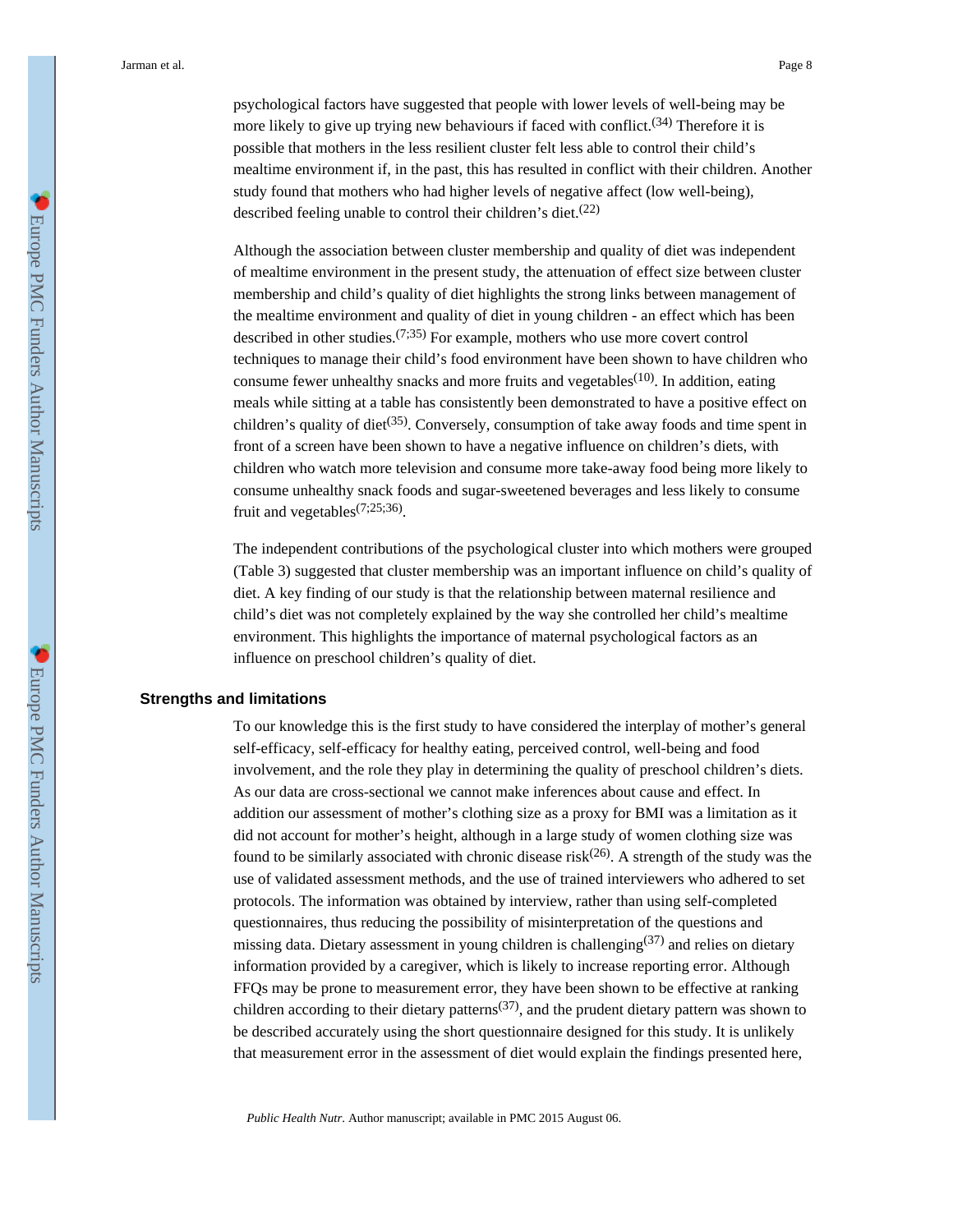and indeed measurement error usually, but not always, reduces associations rather than amplifies them.<sup>(38)</sup> Participants were drawn from Sure Start Children's Centres which tend to operate in more disadvantaged areas in the towns and cities they serve. The mothers represented a wide range of educational attainment and other characteristics. We therefore would expect these findings to be of relevance beyond Southampton.

## **Implications**

Our findings have implications for the design of future interventions to improve the diets of preschool children and their families. Although there is a clear association between children's mealtime environment and their quality of diet, mothers who do not feel in control of life, are unable to overcome challenges and barriers to healthy eating, have lower levels of well-being and consider food to be a low priority, are additionally likely to have children with poorer quality diets. Therefore interventions designed to empower and support mothers may have additional benefit than giving advice on diet and mealtime management alone. Unless mothers feel able to act on this advice in their homes, their children's diets are unlikely to improve. This conclusion was also reached by a recent review of parent-focused interventions in children with non-clinical feeding problems, which suggested that parents need to be supported and empowered as well as educated to overcome the challenges in feeding young children.(39)

# **Conclusion**

This study has demonstrated the importance of both the environment in which preschool children consume food as well as psychological characteristics of their mothers in predicting the diets of preschool children. These findings suggest that multifaceted interventions are needed to improve childhood diet. Empowering mothers to feel more in control, more able to overcome barriers to feeding their children a healthy diet and to raise the priority mothers give to food is likely to benefit the quality of preschool children's diets. These crosssectional relationships require further exploration in prospective observational and intervention studies.

## **Acknowledgements**

Thank you to the Sure Start Children's centres and to the mothers and children who gave us their time. We are grateful to Vanessa Cox and the MRC LEU computing team for their invaluable help with the data, and to all working on the Southampton Initiative for Health. This study was supported by the Medical Research Council and NIHR Nutrition Biomedical Research Centre, University of Southampton. Ethical approval was granted by the University of Southampton School of Medicine ethics committee

## **List of abbreviations**

| GCSE | General Certificate of Secondary Education |
|------|--------------------------------------------|
| FFO  | Food frequency question aire               |
| SD   | Standard deviation                         |
| SIH  | Southampton Initiative for Health          |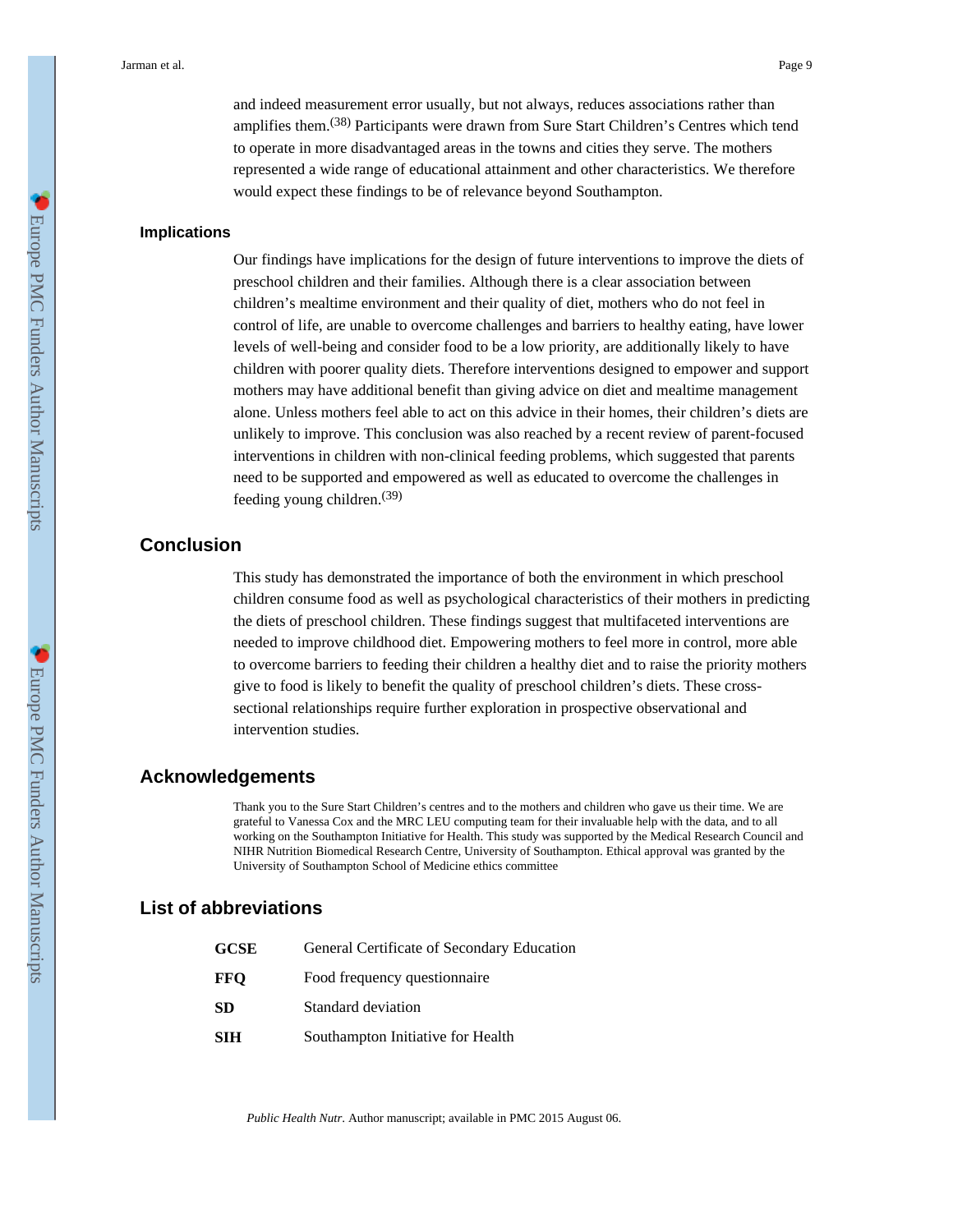# **Reference List**

- (1). Fisk CM, Crozier SR, Inskip HM, Godfrey KM, Cooper C, Robinson SM. Influences on the quality of young children's diets: the importance of maternal food choices. Br J Nutr. Jan; 2011 105(2):287–96. [PubMed: 20807465]
- (2). North K, Emmett P, The Avon Longitudinal Study of Pregnancy and Childhood (ALSPAC) Study Team. Multivariate analysis of diet among three-year-old children and associations with sociodemographic characteristics. Eur J Clin Nutr. Jan; 2000 54(1):73–80. [PubMed: 10696149]
- (3). Vereecken CA, Keukelier E, Maes L. Influence of mother's educational level on food parenting practices and food habits of young children. Appetite. Aug; 2004 43(1):93–103. [PubMed: 15262022]
- (4). Kranz S, Siega-Riz AM. Sociodemographic determinants of added sugar intake in preschoolers 2 to 5 years old. J Pediatr. Jun; 2002 140(6):667–72. [PubMed: 12072868]
- (5). Rosenkranz RR, Dzewaltowski DA. Model of the home food environment pertaining to childhood obesity. Nutr Rev. Mar; 2008 66(3):123–40. [PubMed: 18289177]
- (6). Wyse R, Campbell E, Nathan N, Wolfenden L. Associations between characteristics of the home food environment and fruit and vegetable intake in preschool children: a cross-sectional study. BMC Public Health. 2011; 11:938. [PubMed: 22177136]
- (7). Campbell KJ, Crawford DA, Ball K. Family food environment and dietary behaviors likely to promote fatness in 5-6 year-old children. Int J Obes (Lond). Aug; 2006 30(8):1272–80. [PubMed: 16491108]
- (8). Pilgrim A, Barker M, Jackson A, Ntani G, Crozier S, Inskip H, et al. Does living in a food insecure household impact on the diets and body composition of young children? Findings from the Southampton Women's Survey. J Epidemiol Community Health. Jun.2012 66(6):e6. [PubMed: 21652519]
- (9). Fitzpatrick E, Edmunds LS, Dennison BA. Positive effects of family dinner are undone by television viewing. J Am Diet Assoc. Apr; 2007 107(4):666–71. [PubMed: 17383273]
- (10). Brown KA, Ogden J, Vogele C, Gibson EL. The role of parental control practices in explaining children's diet and BMI. Appetite. Mar; 2008 50(2-3):252–9. [PubMed: 17804116]
- (11). Spurrier NJ, Magarey AA, Golley R, Curnow F, Sawyer MG. Relationships between the home environment and physical activity and dietary patterns of preschool children: a cross-sectional study. Int J Behav Nutr Phys Act. 2008; 5:31. [PubMed: 18513416]
- (12). Rodenburg G, Oenema A, Kremers SP, van de Mheen D. Clustering of diet- and activity-related parenting practices: cross-sectional findings of the INPACT study. Int J Behav Nutr Phys Act. 2013; 10:36. [PubMed: 23531232]
- (13). Lawrence W, Schlotz W, Crozier S, Skinner TC, Haslam C, Robinson S, et al. Specific psychological variables predict quality of diet in women of lower, but not higher, educational attainment. Appetite. Feb; 2011 56(1):46–52. [PubMed: 21078352]
- (14). Barker M, Lawrence W, Woadden J, Crozier SR, Skinner TC. Women of lower educational attainment have lower food involvement and eat less fruit and vegetables. Appetite. Mar; 2008 50(2-3):464–8. [PubMed: 18023500]
- (15). Jarman M, Lawrence W, Ntani G, Tinati T, Pease A, Black C, et al. Low levels of food involvement and negative affect reduce the quality of diet in women of lower educational attainment. J Hum Nutr Diet. Apr 20.2012
- (16). Cooke LJ, Wardle J, Gibson EL, Sapochnik M, Sheiham A, Lawson M. Demographic, familial and trait predictors of fruit and vegetable consumption by pre-school children. Public Health Nutr. Apr; 2004 7(2):295–302. [PubMed: 15003137]
- (17). McGowan L, Croker H, Wardle J, Cooke LJ. Environmental and individual determinants of core and non-core food and drink intake in preschool-aged children in the United Kingdom. Eur J Clin Nutr. Mar; 2012 66(3):322–8. [PubMed: 22252108]
- (18). Fisher JO, Mitchell DC, Smiciklas-Wright H, Birch LL. Parental influences on young girls' fruit and vegetable, micronutrient, and fat intakes. J Am Diet Assoc. Jan; 2002 102(1):58–64. [PubMed: 11794503]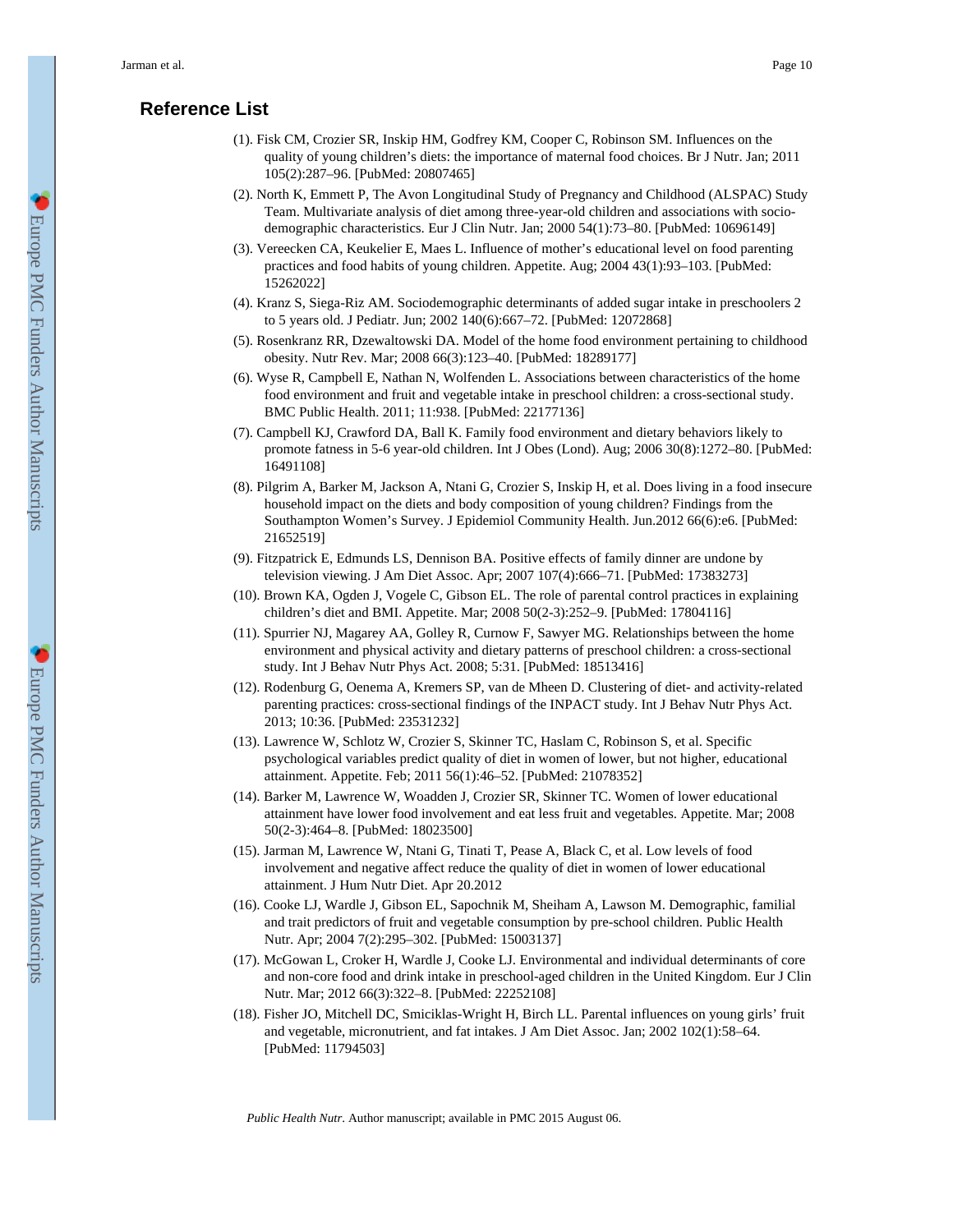- (19). Ajzen I. Perceived Behavioural Control, Self-efficacy, Locus of Control, and the Theory of Planned Behavior. Journal of Applied Social Psychology. 2002; 32(4):665–83.
- (20). Bandura, A. Self-efficacy, the exercise of control. 10 ed.. W.H Freeman and Co; USA: 1997.
- (21). Ohly H, Pealing J, Hayter AK, Pettinger C, Pikhart H, Watt RG, et al. Parental food involvement predicts parent and child intakes of fruits and vegetables. Appetite. May 15.2013
- (22). Ystrom E, Barker M, Vollrath ME. Impact of mothers' negative affectivity, parental locus of control and child-feeding practices on dietary patterns of 3-year-old children: the MoBa Cohort Study. Matern Child Nutr. Jan; 2012 8(1):103–14. [PubMed: 20738782]
- (23). Barker M, Baird J, Lawrence W, Jarman M, Black C, Barnard K, et al. The Southampton Initiative for Health: a complex intervention to improve the diets and increase the physical activity levels of women from disadvantaged communities. J Health Psychol. Jan; 2011 16(1): 178–91. [PubMed: 20709878]
- (24). Crozier SR, Inskip HM, Barker ME, Lawrence WT, Cooper C, Robinson SM. Development of a 20-item food frequency questionnaire to assess a 'prudent' dietary pattern among young women in Southampton. Eur J Clin Nutr. Sep 16.2009
- (25). MacFarlane A, Cleland V, Crawford D, Campbell K, Timperio A. Longitudinal examination of the family food environment and weight status among children. Int J Pediatr Obes. Mar 31.2009 : 1–10.
- (26). Han TS, Gates E, Truscott E, Lean ME. Clothing size as an indicator of adiposity, ischaemic heart disease and cardiovascular risks. J Hum Nutr Diet. Dec; 2005 18(6):423–30. [PubMed: 16351701]
- (27). Stata Statistical Software: Release 10 [computer program]. Version 12. College Station, TX: 2007.
- (28). Milligan GM, Cooper MC. Methodology Review: Clustering Methods. Applied Psychological Measurement. 1987; 11(4):329–54.
- (29). Block J, Kremen AM. IQ and ego-resiliency: conceptual and empirical connections and separateness. J Pers Soc Psychol. Feb; 1996 70(2):349–61. [PubMed: 8636887]
- (30). Ong AD, Bergeman CS, Bisconti TL, Wallace KA. Psychological resilience, positive emotions, and successful adaptation to stress in later life. J Pers Soc Psychol. Oct; 2006 91(4):730–49. [PubMed: 17014296]
- (31). Steptoe A, Dockray S, Wardle J. Positive affect and psychobiological processes relevant to health. J Pers. Dec; 2009 77(6):1747–76. [PubMed: 19796062]
- (32). Barker M, Lawrence W, Crozier S, Robinson S, Baird J, Margetts B, et al. Educational attainment, perceived control and the quality of women's diets. Appetite. Jun; 2009 52(3):631–6. [PubMed: 19501760]
- (33). Leganger A, Kraft P. Control constructs: Do they mediate the relation between educational attainment and health behaviour? J Health Psychol. May; 2003 8(3):361–72. [PubMed: 14670214]
- (34). Vollrath ME, Torgersen S, Alnaes R. Neuroticism, coping and chang in MCMI-II clinical syndromes: test of a mediator model. Scandinavian Journal of Psychology. 1998; 39:15–24. [PubMed: 9619128]
- (35). Rockett HRH. Family Dinner: More than Just a Meal. Journal of the American Dietetic Association. Sep; 2007 107(9):1498–501. [PubMed: 17761226]
- (36). Miller SA, Taveras EM, Rifas-Shiman SL, Gillman MW. Association between television viewing and poor diet quality in young children. Int J Pediatr Obes. 2008; 3(3):168–76. [PubMed: 19086298]
- (37). Jarman M, Fisk CM, Ntani G, Crozier SR, Godfrey KM, Inskip HM, et al. Assessing diets of 3 year-old children: evaluation of an FFQ. Public Health Nutr. May 1.2013 :1–9.
- (38). Jurek AM, Greenland S, Maldonado G, Church TR. Proper interpretation of non-differential misclassification effects: expectations vs observations. Int J Epidemiol. Jun; 2005 34(3):680–7. [PubMed: 15802377]
- (39). Mitchell GL, Farrow C, Haycraft E, Meyer C. Parental influences on children's eating behaviour and characteristics of successful parent-focussed interventions. Appetite. Jan; 2013 60(1):85–94. [PubMed: 23017468]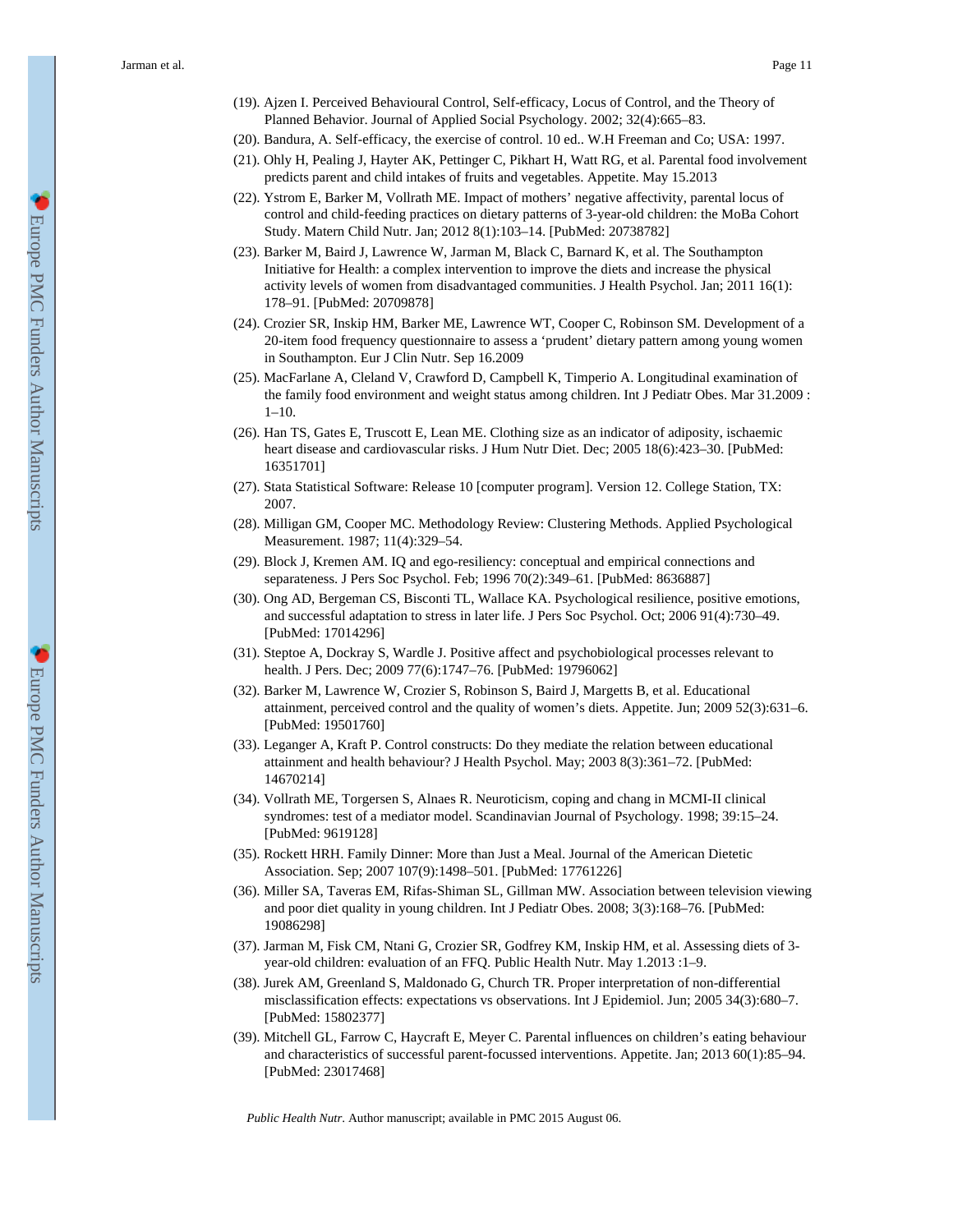- (40). Schwarzer , R.; Jerusalem , M. The General Self-Efficacy Scale. Freie University; Berlin: 1995. p. 1Available from: URL: <http://userpage.fu-berlin.de/~health/engscal.htm>[cited 2012 Aug 31]
- (41). Schwarzer , R.; Renner , B. Health Specific Self-Efficacy Scales. Freie University; Berlin: 1998. p. 1Available from: URL: <http://userpage.fu-berlin.de/~health/healself.pdf>[cited 2012 Aug 31]
- (42). Bobak M, Pikhart H, Rose R, Hertzman C, Marmot M. Socioeconomic factors, material inequalities, and perceived control in self-rated health: cross-sectional data from seven postcommunist countries. Soc Sci Med. Nov; 2000 51(9):1343–50. [PubMed: 11037221]
- (43). Bell R, Marshall DW. The construct of food involvement in behavioral research: scale development and validation. Appetite. Jun; 2003 40(3):235–44. [PubMed: 12798781]
- (44). WHO. Regional Office for Europe. Well-being measures in primary health care. Stockholm: 1998.
- (45). Ogden J, Reynolds R, Smith A. Expanding the concept of parental control: A role for overt and covert control in children's snacking behaviour? Appetite. Jul; 2006 47(1):100–6. [PubMed: 16682098]
- (46). Blumberg SJ, Bialostosky K, Hamilton WL, Briefel RR. The effectiveness of a short form of the Household Food Security Scale. Am J Public Health. Aug; 1999 89(8):1231–4. [PubMed: 10432912]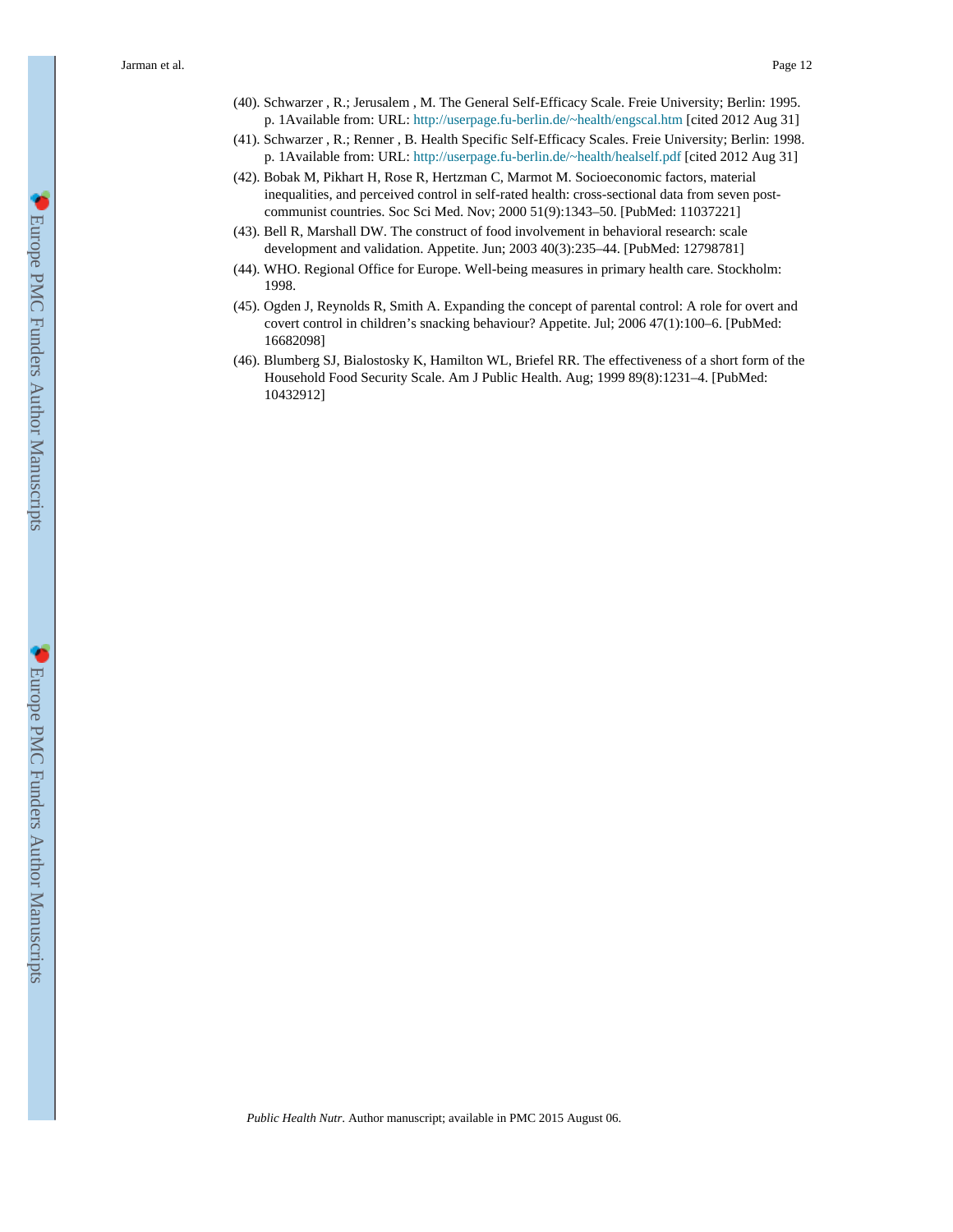

#### **Figure 1.**

The percentage of women with scores above the median for psychological factors according to cluster membership

\*difference in proportion is significant (p=<0.001)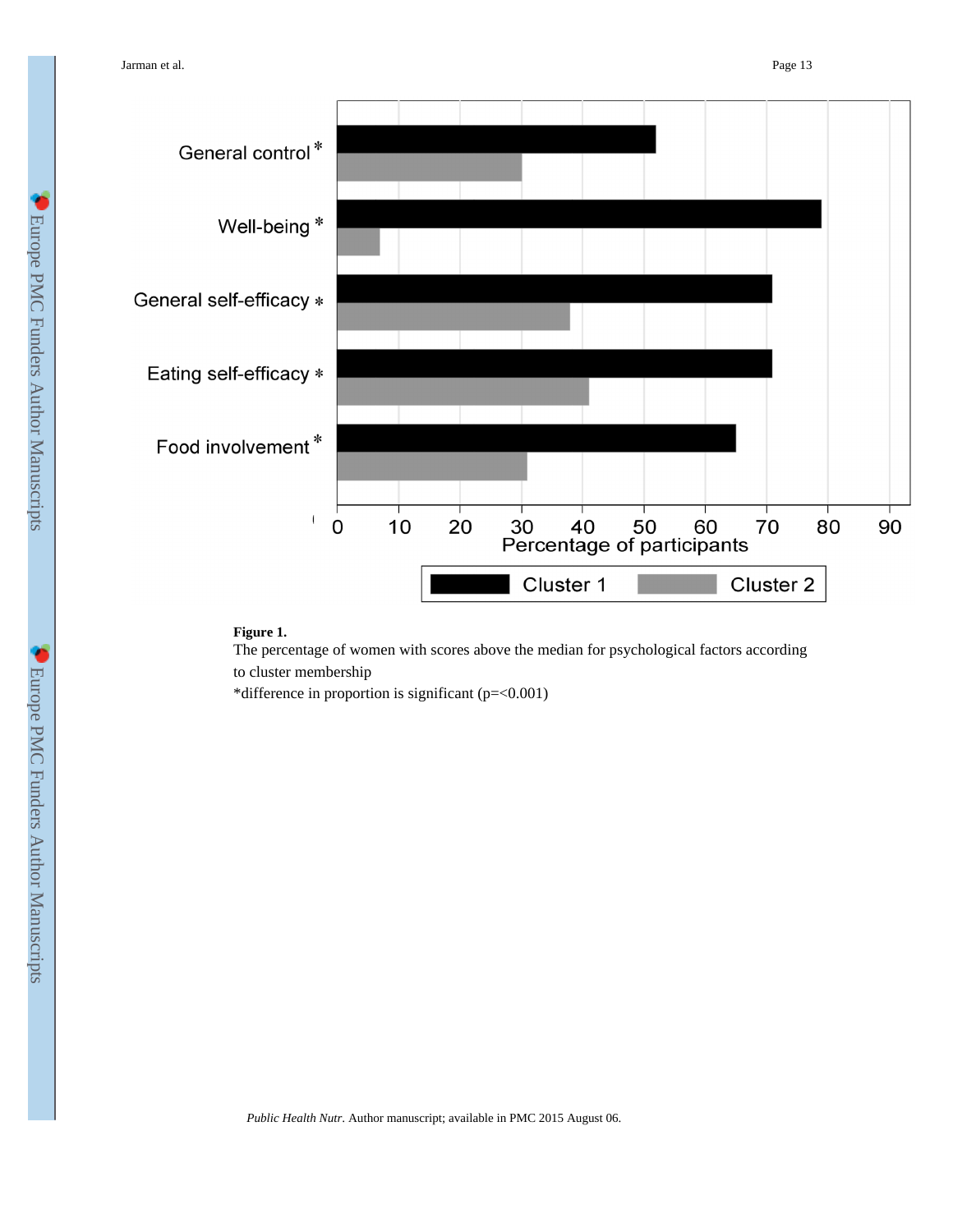Jarman et al. Page 14



# **Figure 2.**

Bar graph showing children's mean prudent diet score according to mothers cluster membership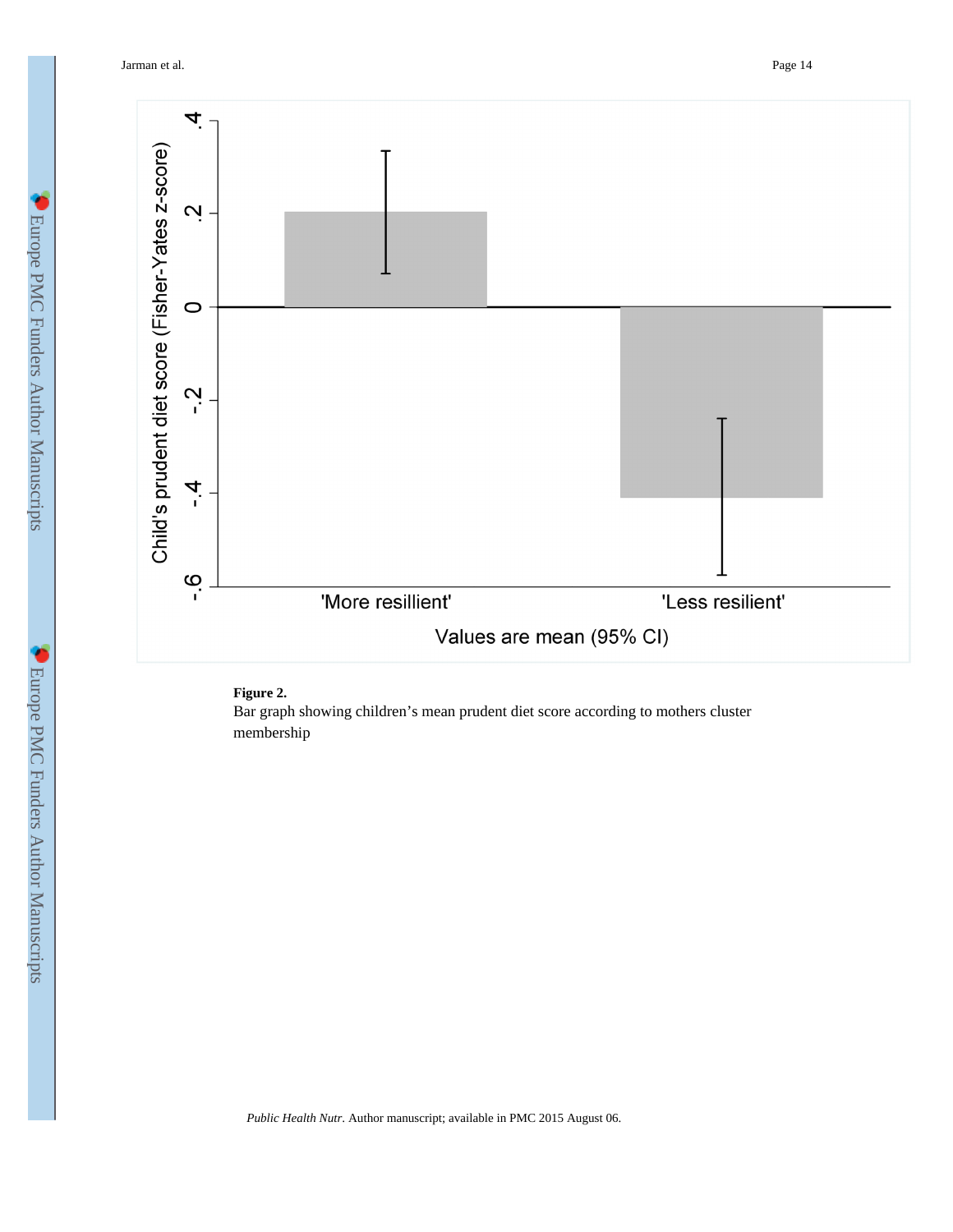## **Table 1**

Assessments used in the maternal and child questionnaires

| <b>Measure</b>                                   | <b>Authors</b>                                                                     | <b>Example item</b>                                                                                                       | <b>Scoring</b>                                                                                                                                                                                                  | Chronbach Alphas <sup>*</sup> |
|--------------------------------------------------|------------------------------------------------------------------------------------|---------------------------------------------------------------------------------------------------------------------------|-----------------------------------------------------------------------------------------------------------------------------------------------------------------------------------------------------------------|-------------------------------|
| General self-efficacy scale                      | Adapted from<br>Schwarzer &<br>Jerusalem $(40)$                                    | "If I am in trouble I can<br>usually find a way out"                                                                      | 5 items assessed on a 4-point<br>scale. 'Strongly agree' -<br>'strongly disagree' Scores range<br>from 5-25 with a higher score<br>indicating more self-efficacy.                                               | 0.71                          |
| <b>Self-efficacy for healthy</b><br>eating scale | Adapted from<br>Brenner &<br>Schwarzer $(41)$                                      | "I know I could stick to<br>eating healthy foods even<br>if I don't receive much<br>support from others"                  | 5 items assessed on a 4-point<br>scale. 'Strongly agree' –<br>'strongly disagree' Score range:<br>5-25. A higher score indicates<br>more self-efficacy for eating a<br>healthy diet.                            | 0.87                          |
| Perceived control over life<br>scale             | Bobak et $al^{(42)}$                                                               | "I feel that what happens<br>in my life is often<br>determined by factors<br>beyond my control"                           | 9 items assessed on a 4-point<br>scale. 'Strongly agree' -<br>'strongly disagree' Score range:<br>9-36. A higher score indicates<br>more perceived control.                                                     | 0.69                          |
| <b>Food involvement scale</b>                    | Bell & Marshall <sup>(43)</sup>                                                    | "Compared to other<br>decisions in my life my<br>food choices are not very<br>important"                                  | 12 items assessed on a 5-point<br>scale. 'Strongly agree –<br>strongly disagree' Score range:<br>12-60. A higher score indicates<br>more food involvement.                                                      | 0.63                          |
| <b>Well-being scale</b>                          | WHO <sup>(44)</sup>                                                                | "Over the last two weeks"<br>I have felt cheerful and in<br>good spirits"                                                 | 5 items assessed on a 5-point<br>scale. 'At no time – all of the<br>time' Score range: 5-25. A<br>higher score indicates more<br>well-being.                                                                    | 0.82                          |
| <b>Overt control scale</b>                       | Ogden <i>et al</i> <sup><math>(45)</math></sup>                                    | "How often are you firm<br>about what your child<br>should eat?"                                                          | 5 items assessed on a 5-point<br>scale. 'Never - always' Score<br>range: 5-25. A higher score<br>indicates using more overt<br>control.                                                                         | 0.59                          |
| <b>Covert control scale</b>                      | Ogden et al $(45)$                                                                 | "How often do you avoid<br>buying sweets and crisps<br>and bringing them into<br>the house?"                              | 5 items assessed on a 5-point<br>scale. 'Never - always' Score<br>range: 5-25. A higher score<br>indicates using more covert<br>control.                                                                        | 0.76                          |
| <b>Food security</b>                             | Blumberg et al, <sup>(46)</sup><br>adapted for the UK<br>population <sup>(8)</sup> | In the last 12 months did<br>you ever reduce the size<br>or skip meals because<br>there wasn't enough<br>money for food?' | 6 items, scored by totalling<br>affirmative responses. Scores<br>range from 0-6 with $2 =$ food<br>secure, $>2$ and $<5$ = food<br>insecure without hunger, $5 =$<br>food insecure with hunger                  | Not applicable                |
| <b>Screen time</b>                               | Adapted to include<br>computer time from<br>Miller <i>et al</i> <sup>(36)</sup>    | "Hour many hours on<br>average does your child<br>spend watching<br>television per day?"                                  | Responses were '0', ' $\langle 1'$ ', '1-2'<br>etc. up to $>5$ hours per day.<br>Time spent watching<br>television/DVD and playing on<br>a computer was summed for<br>each child to give total 'screen<br>time' | Not applicable                |

*\** Chronbach's Alpha's are an assessment of internal validity in scales, a score of above 0.6 is generally considered to represent good internal validity.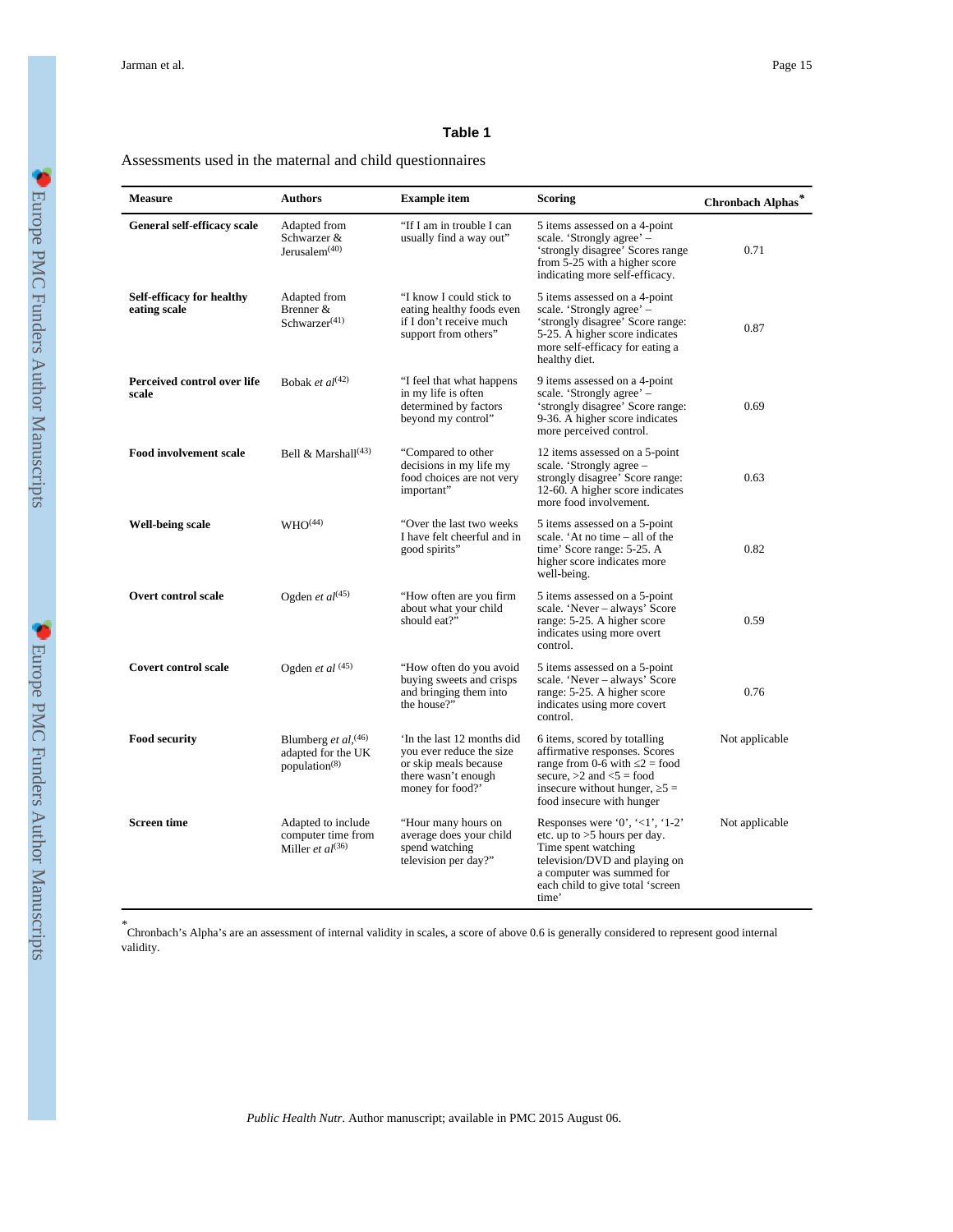## **Table 2**

Characteristics of the 324 mother-child pairs studied

| <b>Child Characteristics</b>                            | $N = 324$   |
|---------------------------------------------------------|-------------|
| Age in years (mean(SD))                                 | 3.2(0.9)    |
| Gender $(n(\%))$                                        |             |
| -Male                                                   | 162 (50)    |
| -Female                                                 | 162 (50)    |
| Number of siblings $(n(\%))$                            |             |
| 0                                                       | 64(20)      |
| 1                                                       | 177 (55)    |
| 2                                                       | 50 (15)     |
| $3+$                                                    | 32 (10)     |
| <b>Maternal characteristics</b>                         |             |
| Age in years (mean(SD))                                 | 31.8(5.4)   |
| Educational level $(n(\%))$                             |             |
| $GCSE^*$                                                | 124 (38)    |
| >GCSE, <degree< td=""><td>118 (37)</td></degree<>       | 118 (37)    |
| Degree or above                                         | 82 (25)     |
| Clothing size $(n\%)$                                   |             |
| UK size $16^{\dot{7}}$                                  | 274 (85)    |
| $>$ UK size 16                                          | 50(15)      |
| Employed since the birth of their child $(n\%)$         |             |
| No                                                      | 138 (43)    |
| Yes                                                     | 286 (57)    |
| <b>Maternal psychological factors</b>                   |             |
| General control score (median(IQR))                     | 27 (25-29)  |
| Well-being score (median(IQR))                          | $13(9-17)$  |
| General self-efficacy score (median(IQR))               | 15 (14-16)  |
| Self-efficacy for healthy eating score (median(IQR))    | $15(14-15)$ |
| Food involvement score (median(IQR))                    | 45 (42-47)  |
| <b>Maternal feeding practices</b>                       |             |
| Overt control score (mean(SD))                          | 19(3.3)     |
| Covert control score (mean(SD))                         | 13(5)       |
| Home and mealtime characteristics                       |             |
| Food security $(n(\%))$                                 |             |
| -Food secure                                            | 268 (83)    |
| -Food insecure/hungry                                   | 55 (17)     |
| Child has eaten evening meals with the family $(n(\%))$ |             |
| -Never                                                  | 6(2)        |
| -Monthly                                                | 6(2)        |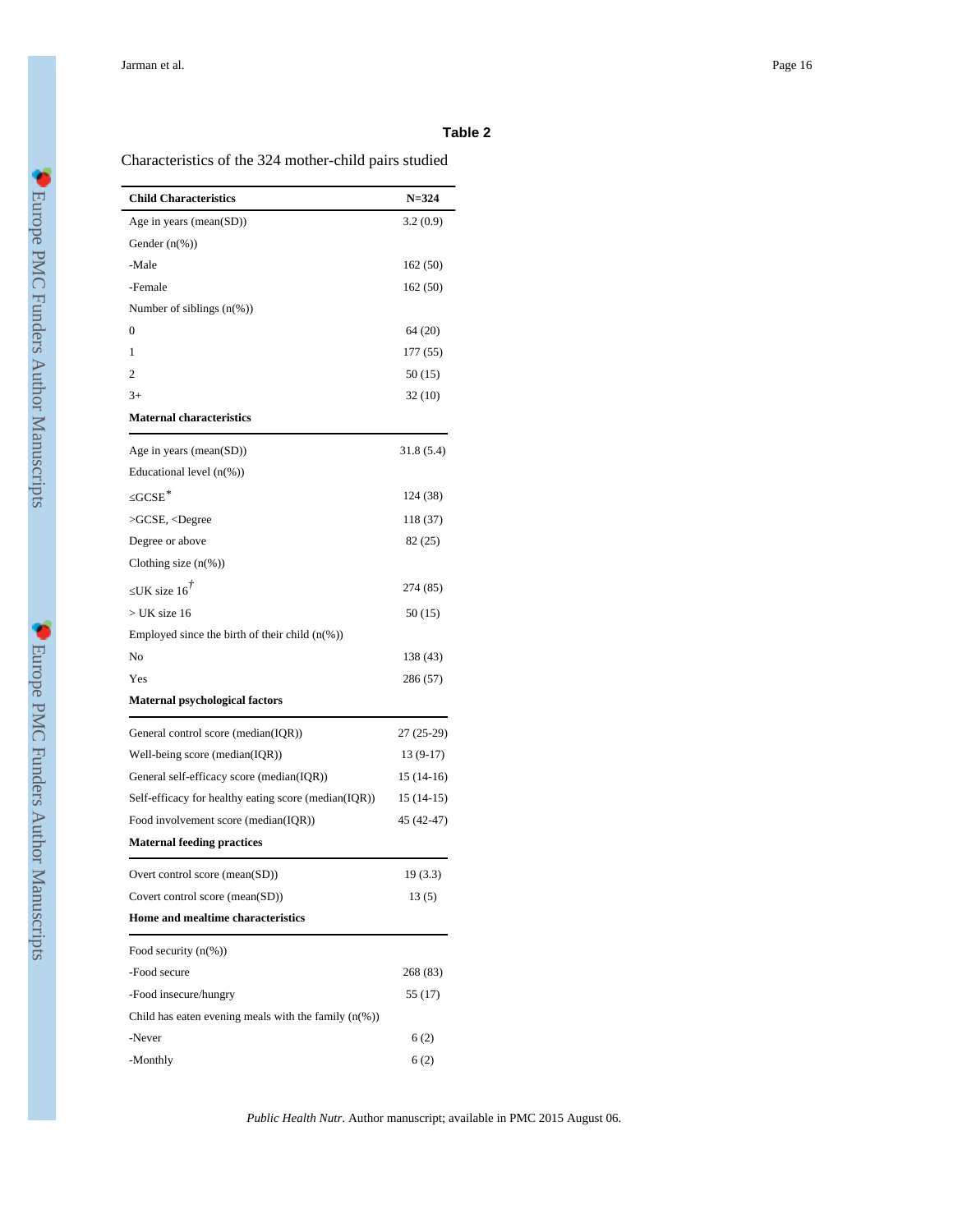| <b>Child Characteristics</b>                              | $N = 324$ |  |
|-----------------------------------------------------------|-----------|--|
| -Weekly                                                   | 89 (27)   |  |
| -Daily                                                    | 223 (69)  |  |
| Child has eaten meals with the TV on $(n\%)$              |           |  |
| -Never                                                    | 106 (33)  |  |
| -Monthly                                                  | 17(5)     |  |
| -Weekly                                                   | 89 (27)   |  |
| -Daily                                                    | 112 (35)  |  |
| Child has consumed take away meals $(n\%)$                |           |  |
| -Never                                                    | 115 (35)  |  |
| -Monthly                                                  | 152 (47)  |  |
| -Weekly                                                   | 57 (18)   |  |
| Child has eaten meals at a table $(n\%)$                  |           |  |
| -Never                                                    | 10(3)     |  |
| -Weekly                                                   | 22(7)     |  |
| -Daily                                                    | 292 (90)  |  |
| Amount of time daily spent in front of a screen $(n(\%))$ |           |  |
| 2hours                                                    | 195 (60)  |  |
| $>2$ hours                                                | 129 (40)  |  |

*\** GCSE = General Certificate of Secondary Education;

*†* UK size 16 is equivalent to European size 44 or American size 12